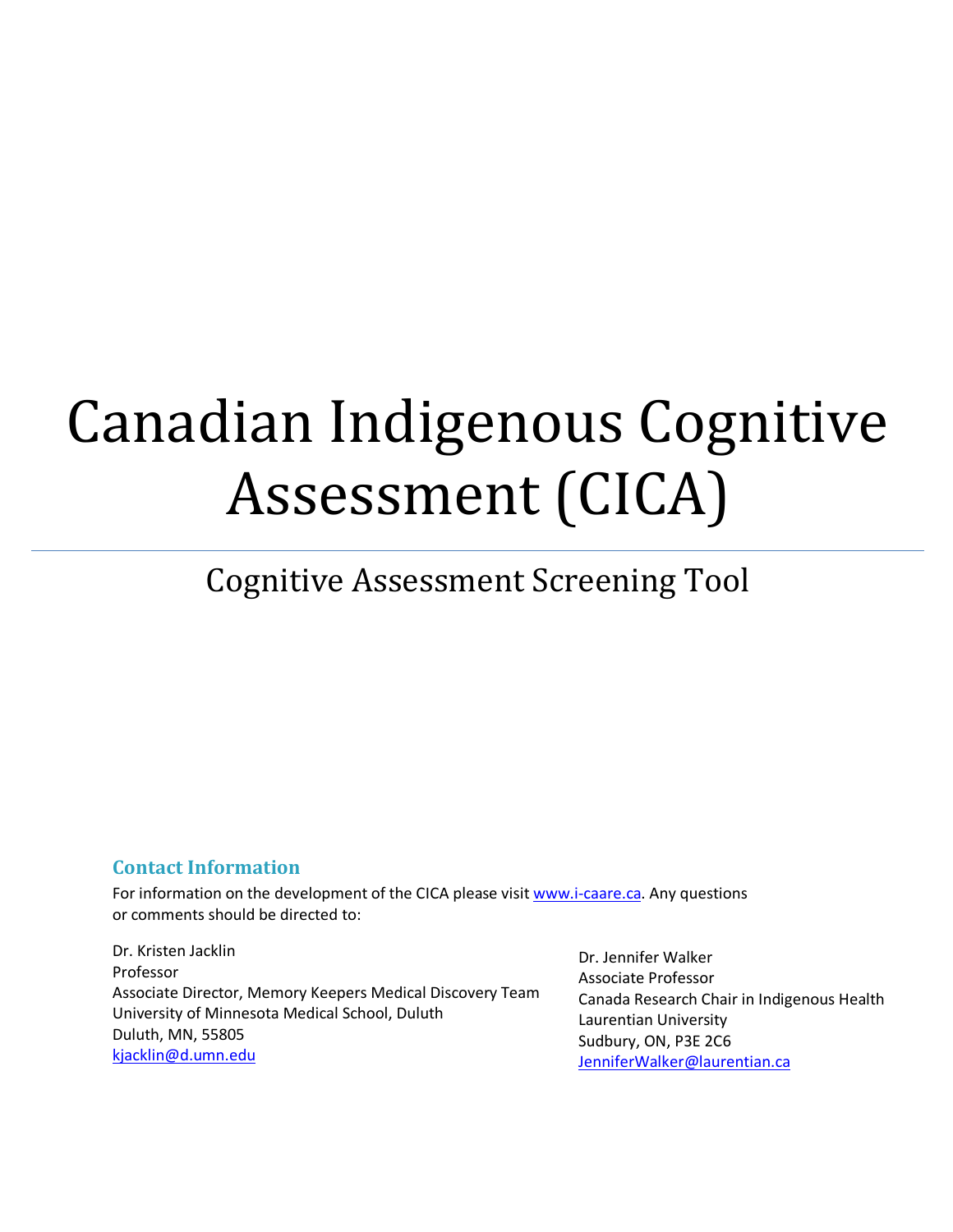### **CANADIAN INDIGENOUS COGNITIVE ASSESSMENT**

Date:\_\_\_\_\_\_\_\_\_\_\_\_\_\_\_\_\_\_\_\_\_\_\_\_\_\_\_\_\_\_\_\_\_\_\_\_\_\_\_\_\_\_\_\_\_\_\_\_\_\_\_\_\_\_\_\_

Assessor:\_\_\_\_\_\_\_\_\_\_\_\_\_\_\_\_\_\_\_\_\_\_\_\_\_\_\_\_\_\_\_\_\_\_\_\_\_\_\_\_\_\_\_\_\_\_\_\_\_\_\_\_\_\_

Participant:\_\_\_\_\_\_\_\_\_\_\_\_\_\_\_\_\_\_\_\_\_\_\_\_\_\_\_\_\_\_\_\_\_\_\_\_\_\_\_\_\_\_\_\_\_\_\_\_\_\_\_\_

**I would like to ask you a few questions about your memory. Some will be easy or simple. Answer as best you can.**

#### **CHAPTER 1: ORIENTATION (\_\_ / 3)**

What time of day is it right now? (1)

What time are we in right now; is it spring, summer, fall or winter? (1)

Do you know where you are right now? What is this place? (1)

#### **CHAPTER 2: RECOGNITION AND NAMING (\_\_ / 6)**

*Hold up each item in turn and ask:*

| What is the name of this: Hold up spoon (1)    |  |
|------------------------------------------------|--|
| What is the name of this: Hold up cup (1)      |  |
| What is the name of these: Hold up matches (1) |  |

*Hold up each item in turn and ask:*

| What is the purpose of this? Hold up Spoon (1)           |  |
|----------------------------------------------------------|--|
| What is the purpose of this? Hold up Cup (1)             |  |
| What is the purpose of these? Hold up <b>Matches</b> (1) |  |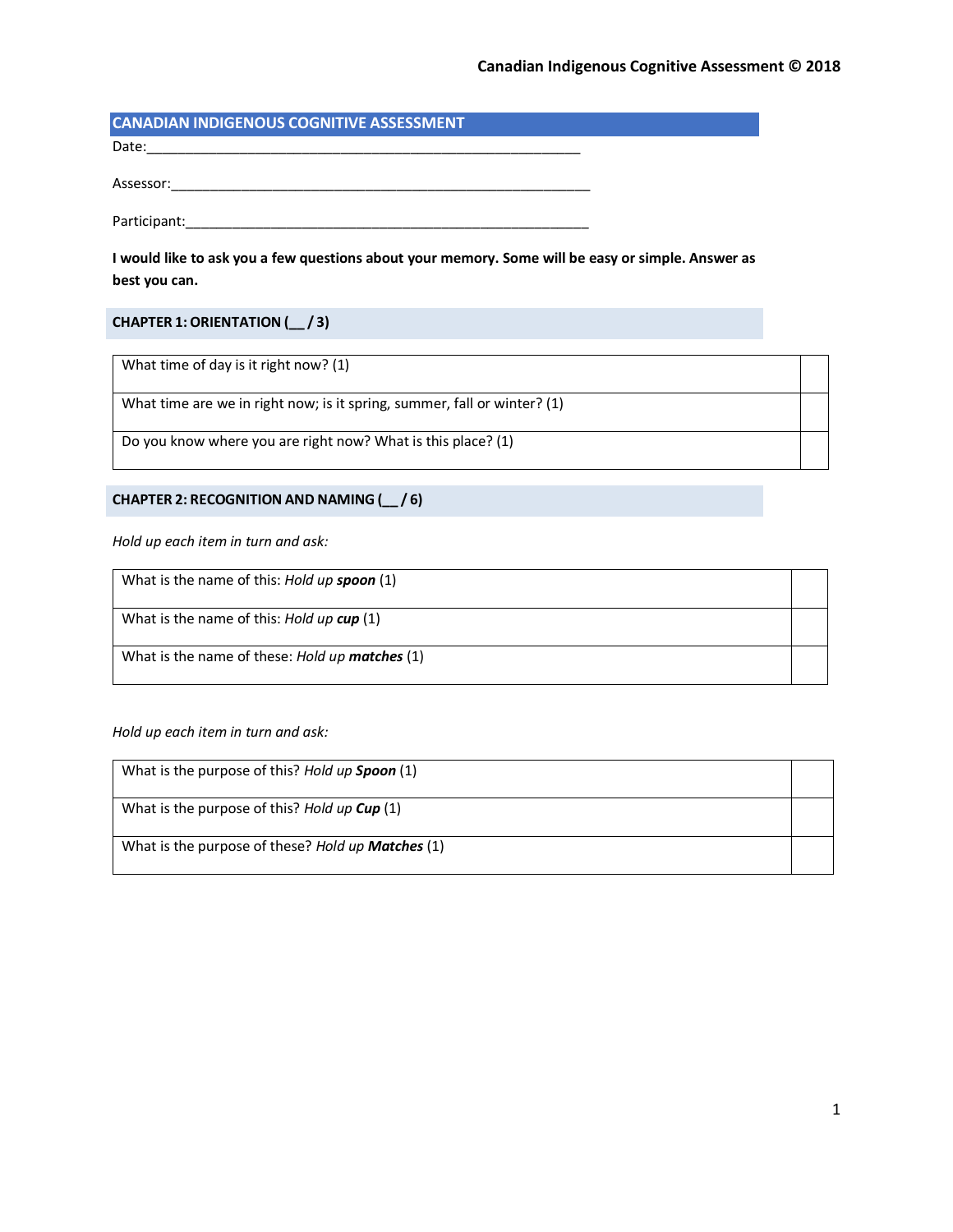#### **CHAPTER 3: REGISTRATION (\_\_ / 3)**

I am going to place these things around me. Try to remember where I put them. I will ask again later on.

Okay, now tell what those things were? (3)

#### **CHAPTER 4: VERBAL COMPREHENSION (\_\_ / 3)**

Pick up this piece of paper, fold it once, and give it back to me.

#### **CHAPTER 5: VERBAL FLUENCY (\_\_ / 3)**

Next I (we) will ask you to name as many animals as you can in one minute, wild animals or domesticated animals. Start (or please start now).

*Time for 1 minute. If needed, prompt after 15 seconds of silence:*

How about birds? How about fish?

1-4 animals (1), 5-8 animals (2), 9 or more animals (3)

#### **CHAPTER 6: RECALL (\_\_ / 3)**

Where did I put the spoon? (1)

Where did I put the matches? (1)

Where did I put the cup? (1)

#### **CHAPTER 7: VISUAL NAMING (\_\_ / 5)**

I will show you some drawings, like this leaf. (*Point to example drawing*). Tell me what is drawn. Your task is to remember these. I will ask one other time.

#### **Open book and point to drawings What is drawn here?**

*Number of drawings correct*

Remember, I will ask about these one other time.